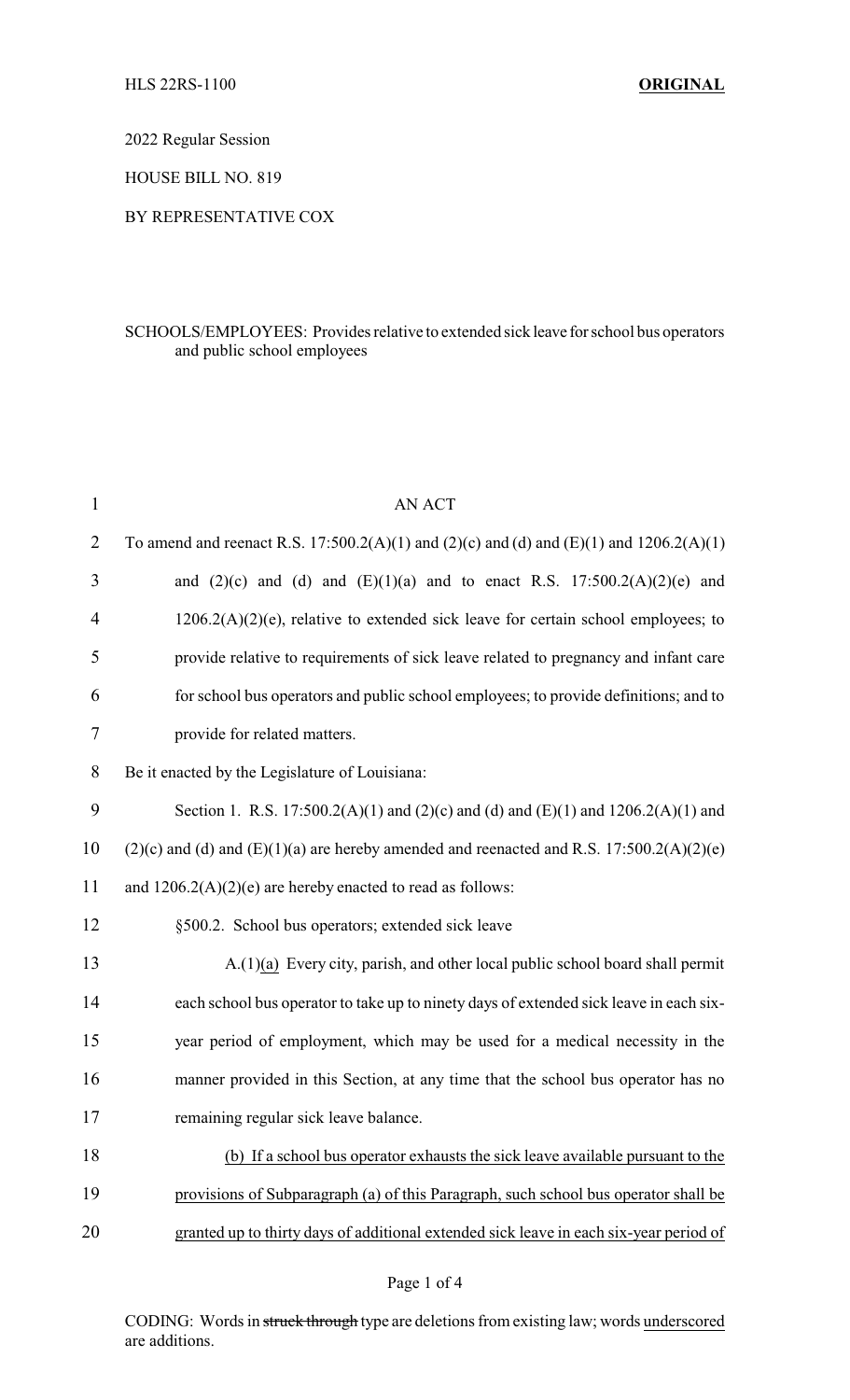| $\mathbf{1}$   | employment for personal illness related to pregnancy, illness of an infant, or for      |
|----------------|-----------------------------------------------------------------------------------------|
| $\overline{2}$ | required medical visits certified by a physician as relating to infant or maternal      |
| 3              | health.                                                                                 |
| $\overline{4}$ | ∗<br>*<br>∗                                                                             |
| 5              | (2) As used in this Section, the following terms shall have the following               |
| 6              | meanings:                                                                               |
| 7              | ∗<br>*<br>$\ast$                                                                        |
| 8              | (c) "Infant" means a child under one year of age.                                       |
| 9              | (d) "Medical necessity" means the result of catastrophic illness or injury, a           |
| 10             | life threatening condition, a chronic condition, or an incapacitating condition, as     |
| 11             | certified by a physician, of a school bus operator or an immediate family member.       |
| 12             | $(d)$ (e) "Parent" means the biological parent of a school bus operator or an           |
| 13             | individual who stood in loco parentis to the school bus operator.                       |
| 14             | *<br>*<br>∗                                                                             |
| 15             | E.(1) $(a)$ On every occasion that a school bus operator uses extended sick             |
| 16             | leave, a statement from a licensed physician certifying that it is for personal illness |
| 17             | relating to pregnancy, illness of an infant, or for required medical visits related to  |
| 18             | infant or maternal health or that it is a medical necessity for the school bus operator |
| 19             | to be absent for at least ten consecutive work days shall be presented prior to the     |
| 20             | extension of such leave.                                                                |
| 21             | $\ast$<br>∗<br>*                                                                        |
| 22             | §1206.2. Employees; extended sick leave                                                 |
| 23             | A.(1)(a) Every city, parish, and other local public school board shall permit           |
| 24             | each employee, as defined in R.S. 17:1205, to take up to ninety days of extended sick   |
| 25             | leave in each six-year period of employment which may be used for a medical             |
| 26             | necessity in the manner provided in this Section at any time that the employee has      |
| 27             | no remaining regular sick leave balance.                                                |
| 28             | If an employee exhausts the sick leave available pursuant to the<br>(b)                 |
| 29             | provisions of Subparagraph (a) of this Paragraph, such employee shall be granted up     |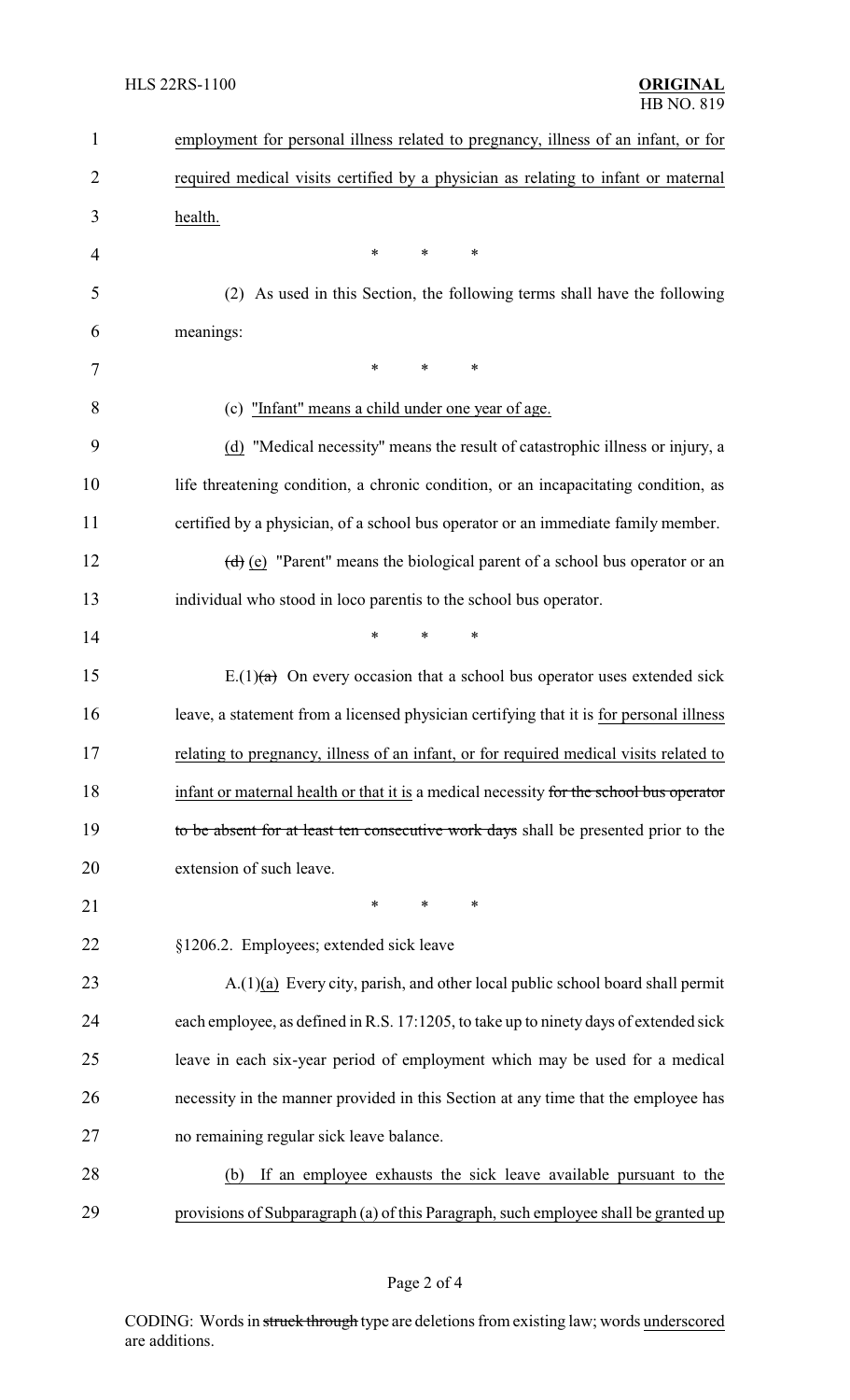| $\mathbf{1}$ | to thirty days of additional extended sick leave in each six-year period of               |
|--------------|-------------------------------------------------------------------------------------------|
| 2            | employment for personal illness related to pregnancy, illness of an infant, or for        |
| 3            | required medical visits certified by a physician as relating to infant or maternal        |
| 4            | health.                                                                                   |
| 5            | $\ast$<br>$\ast$<br>*                                                                     |
| 6            | As used in this Section the following terms shall have the following<br>(2)               |
| 7            | meanings:                                                                                 |
| 8            | $\ast$<br>*<br>∗                                                                          |
| 9            | (c) "Infant" means a child under one year of age.                                         |
| 10           | (d) "Medical necessity" means the result of catastrophic illness or injury, a             |
| 11           | life threatening condition, a chronic condition, or an incapacitating condition, as       |
| 12           | certified by a physician, of an employee or an immediate family member.                   |
| 13           | $(d)$ (e) "Parent" means the biological parent of an employee or an individual            |
| 14           | who stood in loco parentis to the employee.                                               |
| 15           | $\ast$<br>*<br>*                                                                          |
| 16           | $E(1)(a)$ On every occasion when an employee uses extended sick leave, a                  |
| 17           | statement from a licensed physician certifying that it is for personal illness, illness   |
| 18           | of an infant, or for required medical visits related to infant or maternal health or that |
| 19           | it is a medical necessity for the employee to be absent for at least ten consecutive      |
| 20           | work days shall be presented prior to the extension of such leave.                        |
| 21           | *<br>∗<br>∗                                                                               |
|              |                                                                                           |

## DIGEST

The digest printed below was prepared by House Legislative Services. It constitutes no part of the legislative instrument. The keyword, one-liner, abstract, and digest do not constitute part of the law or proof or indicia of legislative intent. [R.S. 1:13(B) and 24:177(E)]

| HB 819 Original | 2022 Regular Session | COX |
|-----------------|----------------------|-----|
|                 |                      |     |

**Abstract:** Provides relative to extended sick leave related to pregnancy and infant care for certain school employees.

Present law requires public school boards to permit teachers, school bus operators, and other school board employees to take up to 90 days of extended sick leave in each six-year period of employment for a medical necessity when the person has no remaining regular sick leave balance. Proposed law retains present law.

CODING: Words in struck through type are deletions from existing law; words underscored are additions.